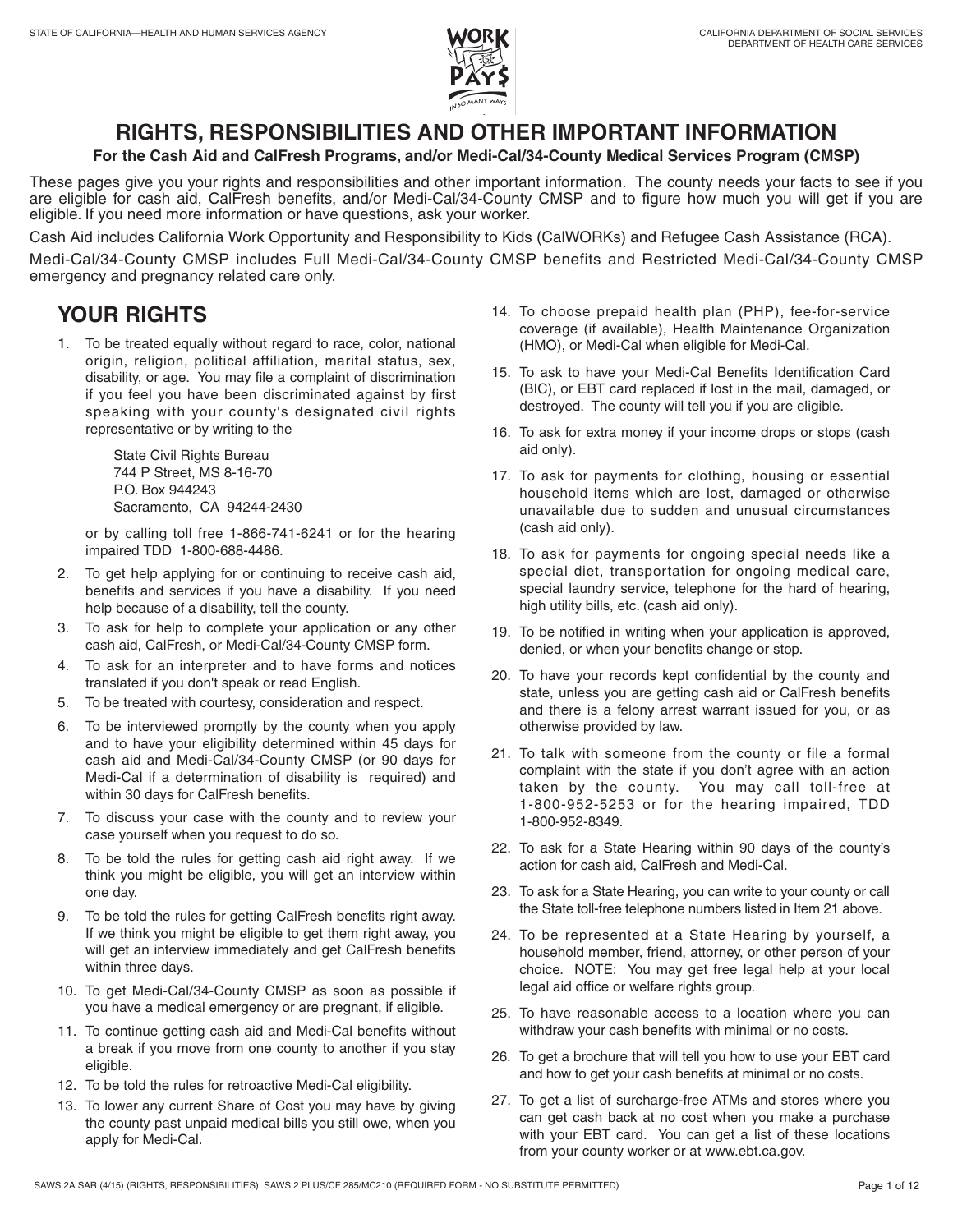#### **YOUR RESPONSIBILITIES**

#### **Citizenship/Immigration Status**

 for cash aid and CalFresh benefits is a U.S. citizen, U.S. national, or has lawful immigration status. We will check the immigration status information with the U.S. Citizenship and Immigration Services (USCIS) to make sure the person is eligible. For CalFresh, if there are people in your home who are To sign under penalty of perjury that each person applying not applying for CalFresh benefits, you do not have to provide their citizenship or immigration status.

 declaration of citizenship/immigration status under penalty of perjury. If you say you are a noncitizen with lawful permanent USCIS. The information the USCIS gets to verify the immigration status of the applicant can only be used to used for immigration enforcement, unless you are committing If you want Medi-Cal/34-County CMSP, you must provide a residence (LPR) in the U.S., an amnesty alien with a valid and current I-688 or a noncitizen permanently residing under color of law (PRUCOL), your immigration status will be checked with the determine Medi-Cal/34-County CMSP eligibility, and cannot be fraud.

#### **Fingerprint/Photo Imaging**

 adult applying for a child-only grant, must be fingerprint/photo imaged. If you are required to meet this rule but do not get aid benefits. (Manual of Policies and Procedures (MPP) Section All eligible adult household members for cash aid, and any fingerprint/photo imaged, the entire household will not get cash 40-105.3.)

 The fingerprint/photo images are confidential. We can only use them to prevent fraud or to bring a criminal case against you for welfare fraud.

#### **Social Security Number (SSN) Rules**

 The SSNs will be used in a computer match to check income and resources with records from tax, welfare, employment, the Social Security Administration and other agencies. Differences may be checked out with employers, banks or others. Making false statements or failing to report all facts or situations which affect eligibility and aid payments for cash aid, CalFresh and Medi-Cal/34-County CMSP may result in repayment of benefits and/or criminal or civil action.

 Cash Aid and CalFresh Benefits: You must give us the For CalFresh, if there are people in your home who are not SSN. For cash aid, you must give proof of application for a SSN SSN for each applicant or recipient of cash aid and/or CalFresh. If you refuse to give us either a SSN or proof of application for a SSN, you will not be able to get cash aid or CalFresh benefits. applying for CalFresh benefits, you do not have to provide their within 30 days of application for cash aid and give the SSN to the county when you get it. (MPP Section 40-105.2).

 Each applicant for Medi-Cal/34-County CMSP, who says he/she is a U.S. citizen, a U.S. national, LPR in the U.S., an a SSN or proof of application for a SSN. Any noncitizen who valid and current I-688 or a LPR or PRUCOL, can still get restricted Medi-Cal/34-County CMSP if he/she meets all amnesty alien with a valid and current I-688, or PRUCOL, will be disqualified from getting Medi-Cal if he/she refuses to give either does not have a SSN and who is not an amnesty alien with a eligibility rules, including California residency.

#### **Verification(s)**

 To give proof to support your eligibility. If you can't get proof, we will help you get it. You may need to sign a release for third party information or sign a sworn statement. (MPP Sections 40-105.1; 40-157.212; 40-157.213)

#### **Cooperation**

 To cooperate with county, state and federal staff. For cash aid, a county worker can come to your home at an arranged time to check out your facts, including seeing each family member. You may not get benefits or your benefits may be stopped if you don't cooperate.

#### **CASH AID AND MEDI-CAL**

 such as: Unemployment (UIB) or Disability benefits, Veterans To apply for any benefits or income anyone is eligible to get, benefits, Social Security or Medicare, etc.

#### **Child/Spousal and Medical Support**

To cooperate with the county and the Local Child Support Agency to:

- identify and locate any absent parent in your case;
- tell the county or the Local Child Support Agency anytime you get information about the absent parent, such as place of residence or work location;
- • determine the paternity of any child in your case when needed;
- get medical support money from any absent parent and, if you get cash aid, get child support money;
- give the Local Child Support Agency any medical support money and, any child/spousal support money you get;
- • tell the county about medical coverage or money for medical services paid by the absent parent.

Your cash aid will be lowered if you fail to cooperate without a good reason. (MPP Sections 40-157.212; 40-157.213).

#### **MEDI-CAL**

#### **Benefits Identification Card (BIC)**

- To sign your BIC when you get it and to use it only to get necessary health care services.
- BIC). You need to keep your BIC even if you stop getting • **To never throw your BIC away** (unless we give you a new Medi-Cal. You can use the same BIC if you get cash aid or Medi-Cal again.
- • To take the BIC to your medical provider when you or a family member is sick or has an appointment.
- To take the BIC to the medical provider who treated you or your family member(s) in an emergency situation as soon as possible after the emergency.

#### **Health Care Coverage/Insurance**

- To tell the county and any health care provider of any health care coverage/insurance you or a family member have.
- • To keep any health insurance available to you and your family at no or reasonable cost.
- • To use any prepaid health plans, health maintenance organization or health care insurance plans you have before using Medi-Cal/34-County CMSP, unless the plan does not offer the medical service needed. You need to use them because Medi-Cal will not pay for any service paid for and/or provided by these medical insurance plans.
- health plan when Medi-Cal approves payment of plan To enroll and stay enrolled in an employment-related group premiums by the State of California.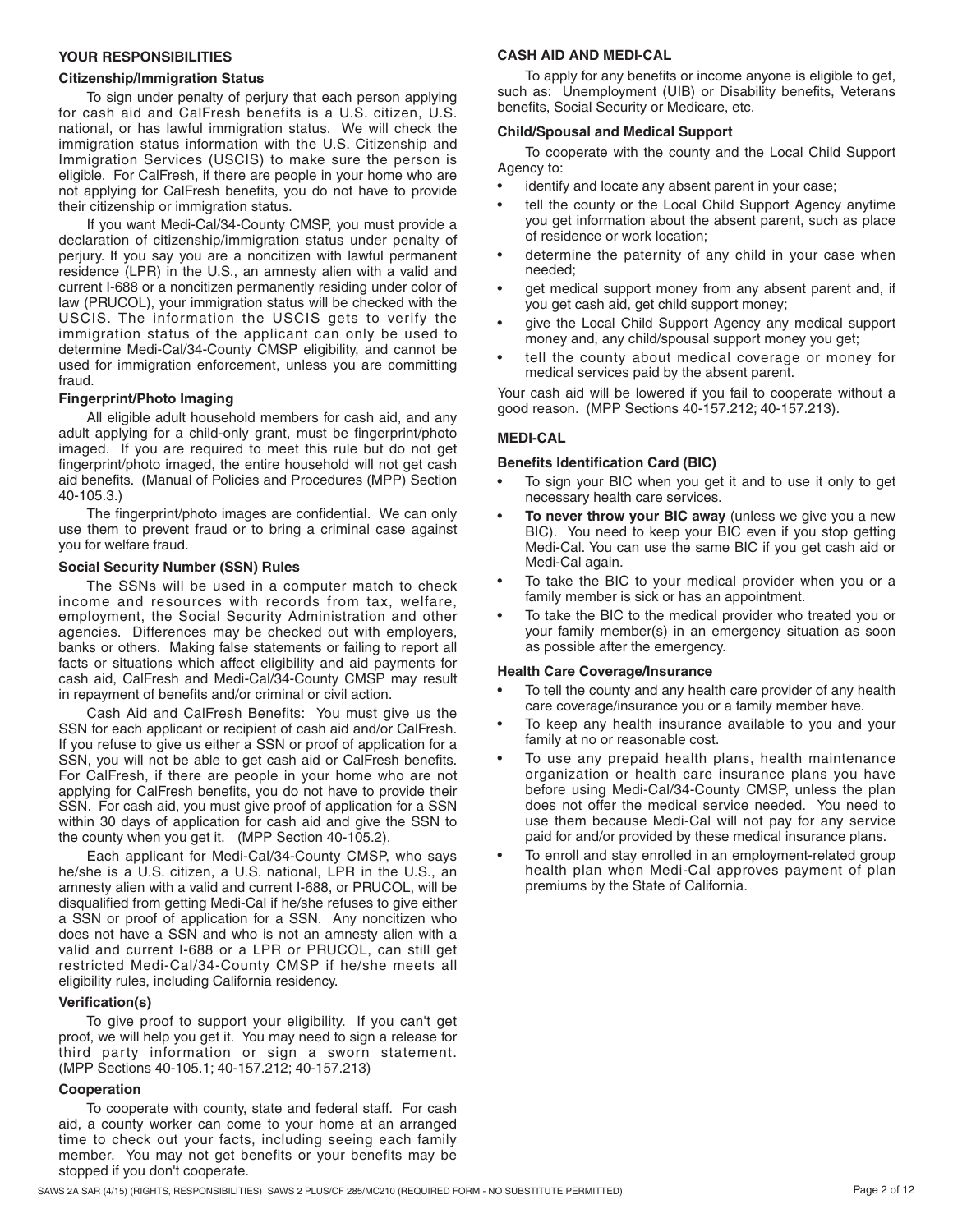# **YOUR REPORTING RESPONSIBILITIES**

 You must report certain information to the county. If we need, ask your worker. If you get CalFresh benefits, reporting household. If you get Medi-Cal/34-County CMSP, the county will tell you when you must report. (MPP Section you're not sure how to report, what to report, or what proof your worker will tell you if you are a semi-annual or change 40-181).

 **CalWORKs Applicants** - If any of the facts you told the county change, you must report the new facts to the county within 5 days.

### **HOW YOU MUST REPORT**

 Semi-Annual Eligibility Report (SAR 7) by the fifth day of the month following your report month and report all **For Cash Aid and CalFresh Semi-Annual Reporting,** in addition to your annual SAWS 2 PLUS you must turn in a required changes to the county within 10 days.

 **For CalFresh Change Reporting,** you must report all changes within 10 days:

- by mail, telephone, or in person at the county CalFresh office; OR
- on the SAR 3 or AR 3; OR
- on a CF 377.5, CalFresh Household Change Report

 AND turn in a complete Status Report by the 5th of the **For Medi-Cal,** you must report all changes within 10 days month when the county sends or gives it to you.

## **WHEN YOU MUST REPORT**

# **For Cash Aid and CalFresh Semi-Annual Reporting**

 Semi-Annual Reporting (SAR) rules say that you must report certain things two times each year. The first report will be your application or redetermination/recertification (SAR 7). The SAR 7 report is always due by the 5th day of the month. If your SAR 7 is late you will have to pay back any cash aid or CalFresh that you were not supposed to get. You will have to report gross income, as well as any household. The report month will be on the top of the SAR 7 form. If you do not turn in a completed SAR 7 by the end report is due, your household's benefits will be stopped. If following the month your SAR 7 is due, your household's (RD/RC) on your statement of facts (SAWS 2 PLUS) form. The second report will be the Semi-Annual Eligibility Report the sixth month following your application or annual RD/RC and will be considered late if not received by the 11th day of changes in your gross income that you are sure will happen in the next six months, changes in the number of people in your household and information about any new household member, and any property bought or sold by people in your of the first working day of the month after the month your you turn in your complete SAR 7 at any time in the month benefits will be started again from the date you turn it in, if you are still eligible.

What you must report on the Semi-Annual Report (SAR 7):

 1. **Earned Income**: All gross earned income you or anyone in your household got in the report month. This includes wages; tips; vacation pay; cash bonuses; In-Home Supportive Services (IHSS); money from self-employment or from a training program; also any

income in kind you or anyone in your household got in exchange for work, such as free rent, clothing or food.

- 2. **Unearned or Disability Based Income:** All other income you or anyone in your household got in the report month. This includes child/spousal support; interest or dividends; gambling/lottery winnings; loans scholarships; tax refunds; any government benefits, like Social Security, Supplemental Security Income/State Supplementary Payment (SSI/SSP), unemployment, worker's compensation, state disability private or government disability or retirement; rental income you or anyone in your household got. You must also report on your SAR 7 any changes in income that you are sure will happen during the next six months. This insurance or legal settlements; strike benefits; cash, gifts, indemnity (SDI), veterans or railroad retirement, or other and rental assistance; free housing/utilities/clothing/food; or any other type of money includes earned, unearned and disability based income changes.
- land; trust; EBT cash balance, etc. that you or anyone in your household has gotten since you last reported and as a gift. The county will use this information to decide if your household exceeds the property limit. You must also report if you or anyone sold, traded or gave away 3. **Property:** Any property including: motor vehicles; bank accounts; savings bonds; insurance policies; a home or still has, whether it was bought, gotten through a trade or any property since you last reported.
- **Home:** Anyone (including newborns) who moved into your home since you last reported and is still there. You 4. **If You Move or Someone Moves Into or Out of Your**  must also report anyone who moved out of your home or who has died since you last reported.
- name of anyone in your household who is hiding or running from the law to avoid prosecution, being taken into custody, or going to jail for a felony crime or attempted felony crime. The name of anyone in your violation of probation or parole. 5. **Fleeing Felons and Probation/ Parole Violators:** The household who has been found by a court of law to be in
- and you are not caring for minor children, you must week or 80 hours a month. You must also report if you 6. **Reduced Hours of Work:** If you are between 19 and 50 report when your hours of work drop below 20 hours a know your work hours will drop below these limits during the next six months.

#### **For Medi-Cal/34-County CMSP, you must report when:**

- 1. Anyone enters or leaves a nursing home or long term care facility.
- 2. Anyone applies for disability benefits, such as SSI/SSP, Social Security, Veterans, or Railroad Retirement.
- 3. Anyone gets health care services that result from an accident or injury due to someone else's action or failure to act.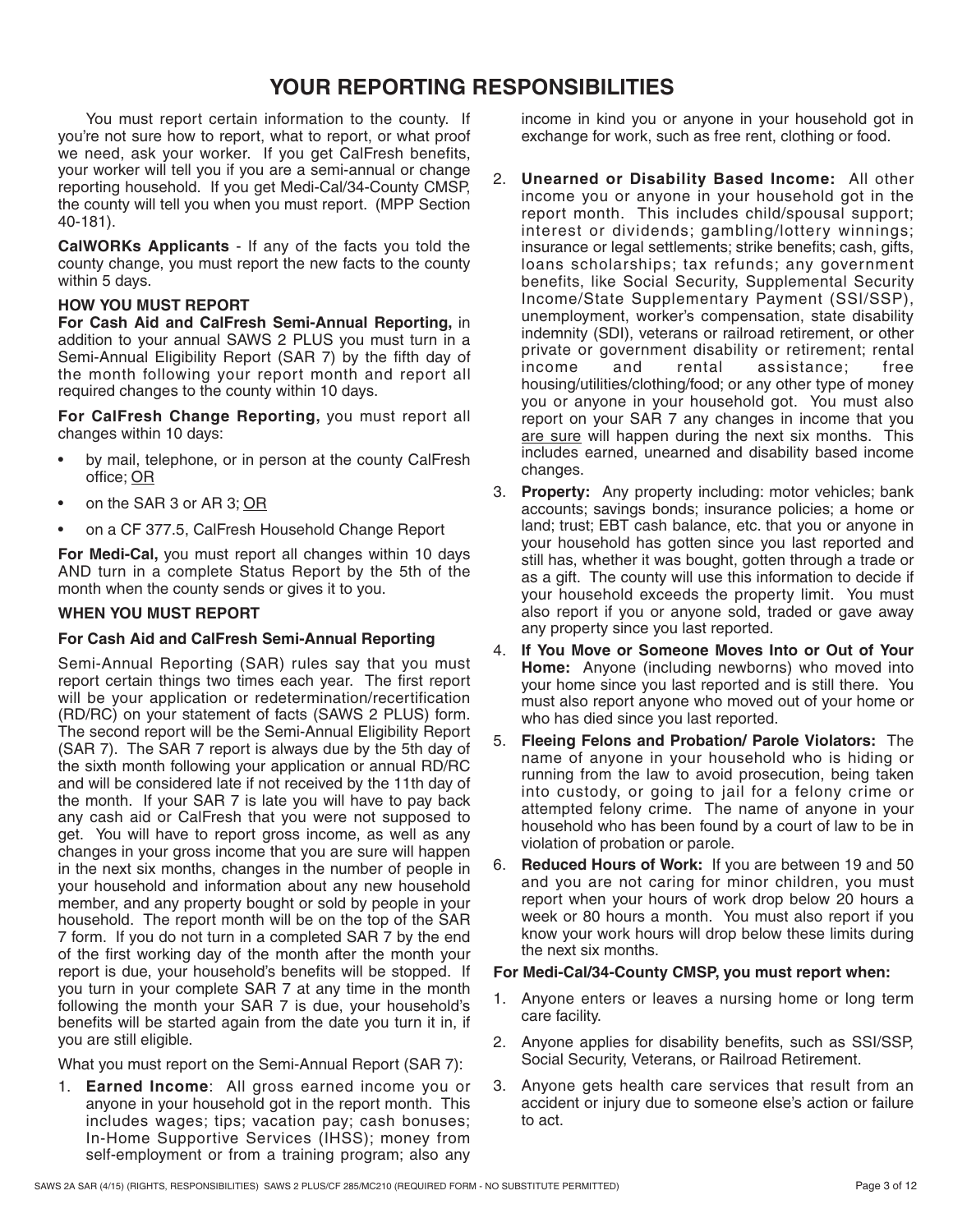# **YOUR REPORTING RESPONSIBILITIES (CONTINUED)**

## **For Non-Assistance CalFresh Semi-Annual Reporting**

If you only get CalFresh benefits you must report when:

- 1. Anytime that your household's total gross monthly income is more than the Income Reporting Threshold (IRT) for your household size. Your IRT is 130% of the Federal Poverty level for your household size. The county will tell you your IRT.
- 2. Anyone who is an Able Bodied Adult Without Dependents (ABAWD) CalFresh recipient and the number of hours they work or are in training drop to less than 20 hours a week or 80 hours a month.

#### **For CalWORKs you must report certain changes at other times:**

In certain circumstances you will be required to report things (within ten days of the change) even if it is not your "report month" such as:

- earned and unearned) is more than the Income Reporting Threshold (IRT) for your family. The county will tell you your IRT. If your family only gets unearned income, you will only be required to report income on your Semi-Annual Eligibility Report (SAR 7) and your 1. Anytime that your family's combined gross income (both annual RD/RC (SAWS 2 PLUS).
- 2. Anytime that someone in your household becomes a fleeing felon or is found by a court to be in violation of probation or parole.
- 3. Anytime you move you must report your address change so that the county will know where to send your SAR 7 and other notices.

#### **Reporting information voluntarily for CalWORKs and CalFresh Semi-Annual Reporting:**

 it is not your "report month." Reporting information voluntarily may cause your household's benefits to go up. If county will take action within ten days after you provide verification. One exception is when the increase results from adding another person to your case. In that situation, the county will take action to increase benefits the first of the You may also report other information voluntarily even when the information reported causes your benefits to go up, the month after you provide verification.

Some examples of voluntary reporting that may cause your benefits to go up include:

- Your income stops or drops.
- Someone who has little or no income moves into your home (including a newborn).
- Someone who has income moves out of your home.
- You believe that you or someone in your household is eligible for a CalWORKs Special Needs payment, such as pregnancy special needs or a qualifying special diet.

### **Additional examples for CalFresh only:**

- A household member begins to pay court ordered child support for a child not living in the home.
- A household member is 60 or older.
- Any member who is disabled or 60 years of age or older has changes in or new medical expenses (if verified your CalFresh may change).

 required to be in the assistance unit. You can also ask the county to discontinue certain benefits, such as: Medi-Cal or CalFresh. Receiving Medi-Cal/or CalFresh only will not count At anytime you can ask the county to discontinue your entire case or any individual person who has left the home or is not against your cash aid time limits.

#### **Additional Information for CalFresh Only Households**

 If you receive only CalFresh benefits and you voluntarily report that someone has moved into or out of your home, the county will act on that change even if it results in a decrease to your CalFresh benefits.

#### **Other changes for Semi-Annual Reporting:**

 There are other changes that will cause the county to decrease or discontinue your benefits during the period in which they happen. Here are some examples:

- An adult in the household reaches the CalWORKs 48-month time limit;
- A household member is sanctioned/penalized;
- A child reaches the age of 18 (and will not graduate from high school before the age of 19);
- Someone in your household begins receiving benefits in another household;
- An eligible child is placed in Foster Care;
- (ABAWD) CalFresh recipient and the number of hours Anyone who is an Able Bodied Adult Without Dependents they work or are in training drop to less than 20 hours a week or 80 hours a month.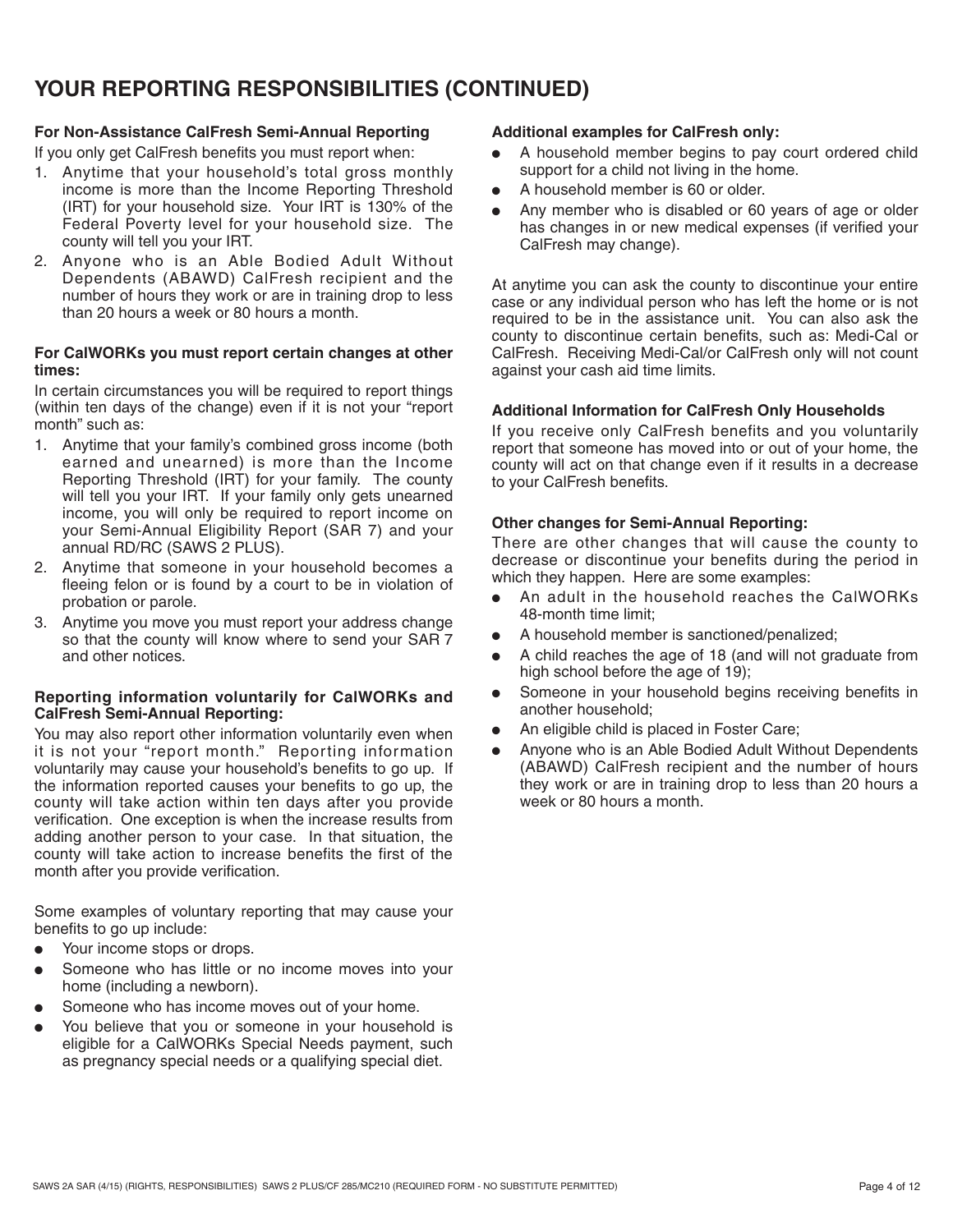# **YOUR REPORTING RESPONSIBILITIES (CONTINUED)**

# **CALFRESH CHANGE REPORTING**

## **For CalFresh Change Reporting, you must report when:**

- 1. Your total monthly income starts, stops, or changes by more than \$50.
- 2. Anyone's source of income changes.
- 3. Anyone moves into or out of your home.
- 4. Anyone joins or leaves your household.
- 5. You move or you get a new address.
- 6. Your rent and utility costs **only** if you move.
- 7. If there is a change in the amount of any court ordered child support paid by a member of the household for a child not living in the home.
- 8. Anyone who is an Able Bodied Adult Without Dependents (ABAWD) CalFresh recipient and the number of hours they work or are in training drop to less than 20 hours a week or 80 hours a month.
- 9. Any member of your household is avoiding or running from the law to avoid any felony prosecution, custody or confinement after conviction, or is found by a court to be in violation of probation or parole.

# **For CalFresh Change Reporting, you may report when:**

- 1. Anyone's physical or mental illness begins or ends.
- 2. Anyone's citizenship/immigration status changes or anyone gets a letter, form or new card from the USCIS.
- 3. You have changes in your dependent care costs.
- 4. Any member who is disabled or age 60 or older has changes in or new medical expenses. If verified, your allotment can be refigured.
- 5. Any household member starts to pay court ordered child support for a child not living in the home.

# **CalWORKs Annual Reporting for Certain Child-Only Cases (AR/CO)**

 will only have to report once each year except for a few when they happen. These cases are called Annual Reporting/Child-Only (AR/CO) cases. The County will tell Most CalWORKs cases where only the children get cash aid mandatory changes that must be reported within 10 days of you if you have an AR/CO case.

AR/CO cases will only have to report changes at their Annual RD, with the following exceptions:

- Anytime your family's combined gross income, both Threshold (IRT) for your family. The County will tell you in earned and unearned is more than the Income Reporting writing what your IRT is.
- Anytime someone moves into or out of your home. This includes newborns and children who are placed in foster care.
- Anytime you have an address change.
- Anytime that someone joins or is in your household becomes a fleeing felon or is found by a court to be in violation of probation or parole and it was not already reported.

# **CalWORKs AR/CO Cases Who Receive CalFresh**

 CalFresh households who are part of a CalWORKs AR/CO case will report semi-annually. See Pages 3 and 4 of this notice for semi-annual reporting responsibilities.

## **Voluntary Reporting Information for CalWORKs AR/CO cases and CalFresh Change Reporting Households**

 You can also report some changes voluntarily. Reporting some changes may help your cash aid go up. See page 4 of this notice for more information about voluntary reporting.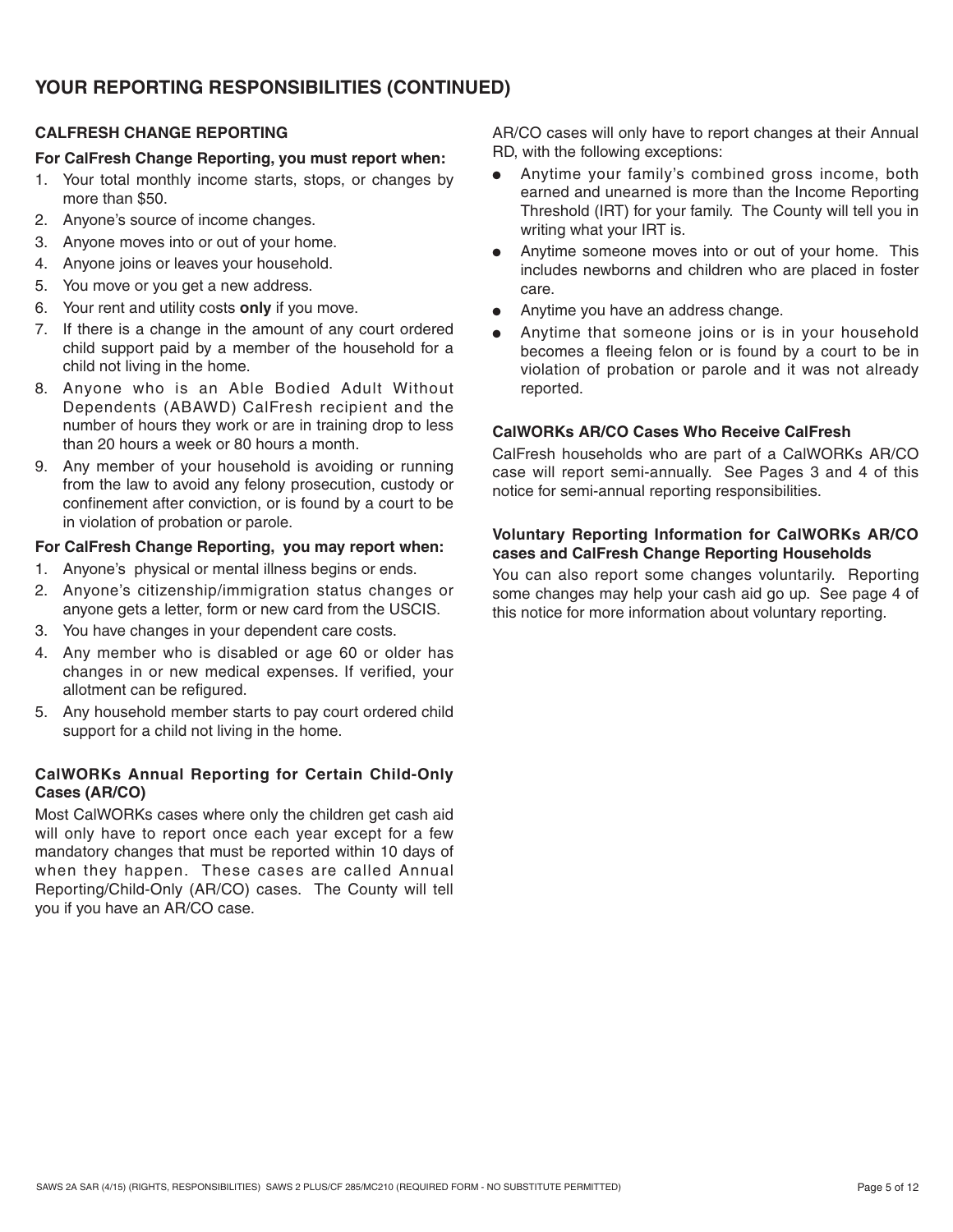## **IMPORTANT INFORMATION CASH AID ONLY**

### **Unemployed Parent**

 If you are applying for cash aid as an unemployed parent, the principal earner (PE) must:

- • be unemployed and not have worked in the preceding 4 weeks
- • apply for and accept any unemployment insurance you are eligible to get

The PE is the parent who has the most earnings in the past 24 months.

# **Homeless Assistance**

 You may be eligible for money to help pay for temporary shelter, permanent housing or to prevent eviction. This is a once-in-a-lifetime payment unless you meet an exemption. If you have already received homeless assistance and need it again, your worker will tell you if you are eligible.

#### **Immunizations**

You must provide proof when requested by the county that:

 • children under the age of 6 have received age appropriate immunizations. (MPP Sections 40-105.4; 40-105.5).

## **Maximum Aid Payment (MAP)**

 There are two levels of Maximum Aid Payment (MAP). Most families getting cash aid get the lower MAP level. Families may get the higher MAP level if each parent or caretaker in the Assistance Unit (AU):

- • is disabled and getting Supplemental Security Income/ State Supplemental Payments (SSI/SSP), or In-Home Supportive Services (IHSS), or State Disability Insurance (SDI), or Temporary Workers Compensation (TWC), or Temporary Disability Indemnity (TDI) benefits
- is caring for an aided child(ren) who is not their child and the caretaker does not get cash aid.

Also eligible for the higher MAP:

 • a family who gets Refugee Cash Assistance (RCA) if each adult meets an exception.

## **Maximum Family Grant (MFG) Rule**

 for the 10 months in a row right before the child's birth. There are situations where the rule does not apply. Your worker will The MFG rule applies to any child born after August 31, 1997. The MFG rule says that your cash aid grant will not go up to include a child born to your family, if your family got cash aid give you a copy of the MFG rules and answer your questions. Then you will sign a copy that says you understand the rules.

#### **Proof of Facts**

If you ask for cash aid within one year of the date it stopped, the county must look at your prior case file to see if it already has the proof needed to determine your eligibility when:

- you cannot get the proof, or
- there is a cost to you to get the proof, or
- processing your application would be delayed because it would take too long for you to get the proof.

If you ask for cash aid within one year of the date it stopped AND, if the county doesn't have the proof it needs, then you will have to provide proof.

 If you have new changes since you last got cash aid, the county will need new proof.

## **School Attendance**

All children between the ages of six and 18 years of age who are getting aid must attend school.

 and is not attending school regularly, if he or she does not If your child is between the ages of 16 and 18 years of age have a good reason, your grant can be lowered until he or she starts attending or meets an exemption.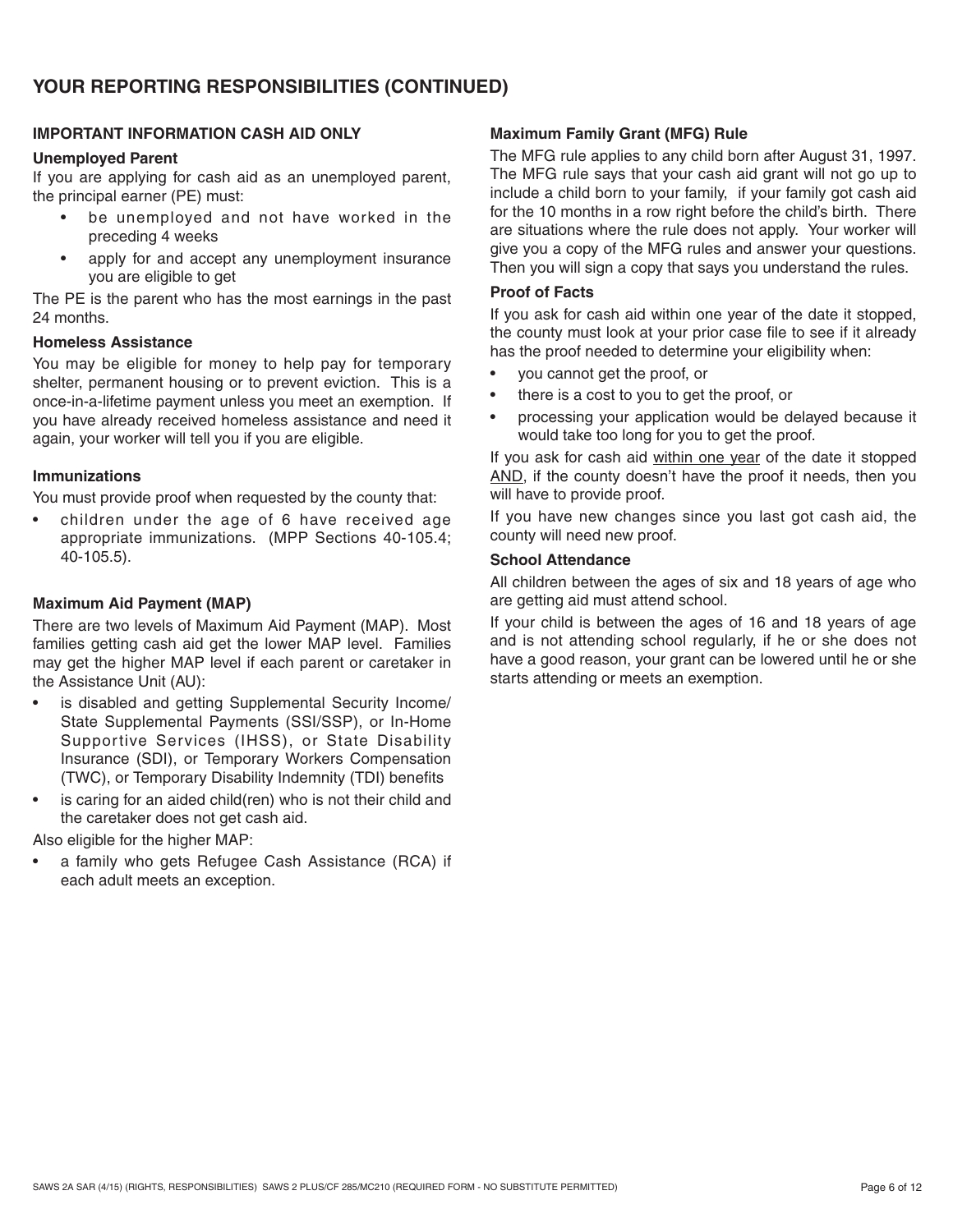

# Here's how **Work Pays:**

- Gives you more \$\$\$\$ to help support your family
- Builds a better life for you and your family
- Develops job skills
- Builds self-esteem
- Gives you personal satisfaction

# **You can work and still get cash aid:**

- $\mathbf y$  In most cases, when you work, your gross earnings (earnings before deductions) are not subtracted dollar You may be eligible for **work related deductions**. When you add it up, you for dollar from your cash aid payment. have more \$\$\$\$ for your family.
- by your employer to help pay your wages. You do not get work related deductions for grant based OJT t When you have a **grant-based on the job training (OJT)** assignment, all or part of your cash aid payment is used wages.
- care costs that are paid to your  $\blacktriangleright$  Either way, you may be eligible for child provider.

 See page 8 for facts about work and training rules, work incentives, including child care programs. Ask your worker for more facts about **Work Pays** and how **grant-based OJT** can work for you.

# **Remember, you can work and still get cash aid as long as you stay eligible and meet reporting rules in a timely manner.**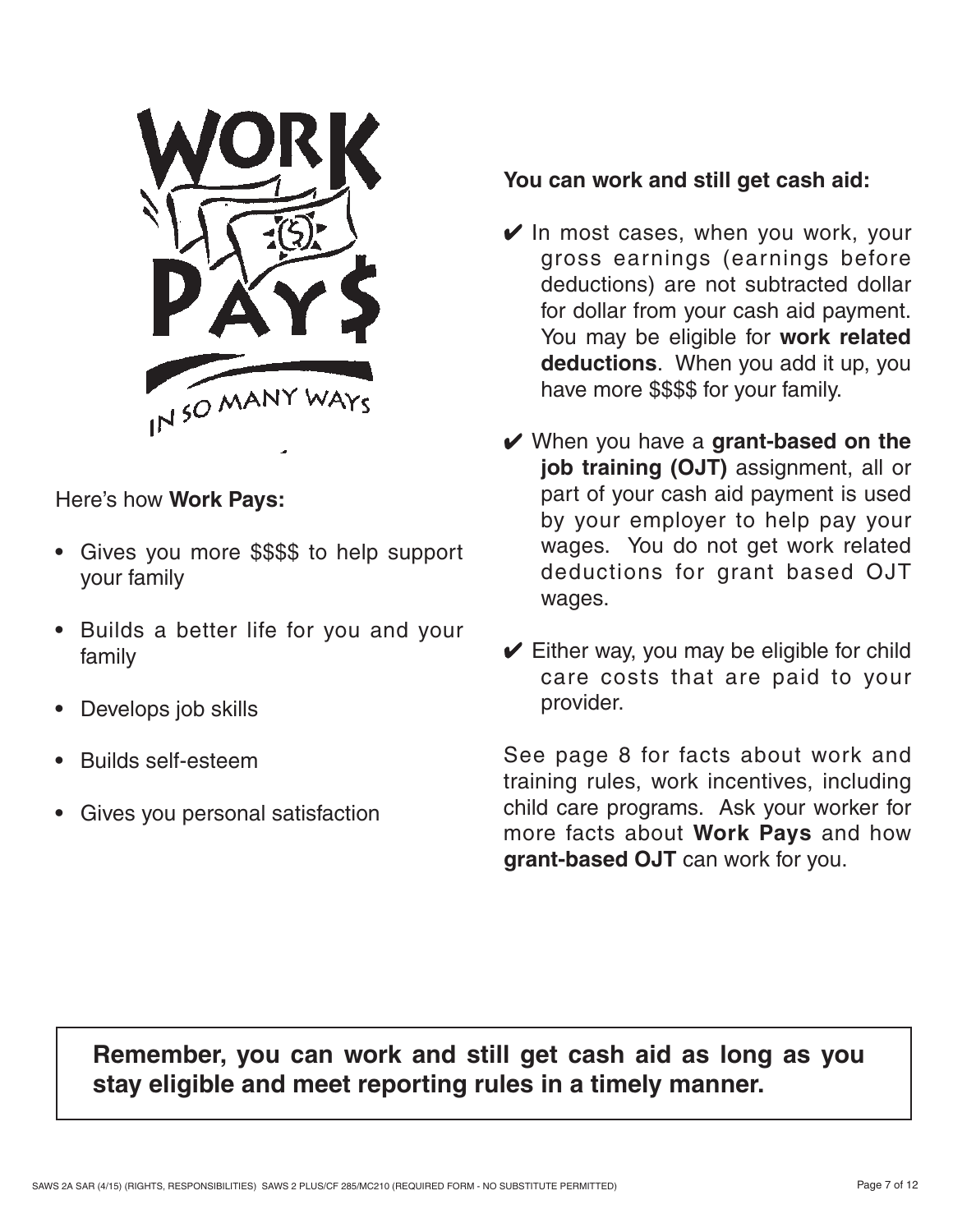### **Work and Training Rules**

 to keep getting your cash aid, CalFresh, or both. More than one CalFresh work rules. If anyone becomes ineligible for not Your worker will tell you what cash aid and/or CalFresh work rules you need to follow before and after your application is approved. You may be required to be in work, training or education activities member of a household can be required to follow cash aid and/or following work or training rules, other members of their household can still get cash aid or CalFresh, as long as they remain eligible. But the amount of cash aid or CalFresh they get may change.

### **Cash Aid Work Rules**

 getting your cash aid and CalFresh benefits. The county will tell or if you are excused from these rules. Welfare-to-Work activities work experience, community service, adult basic education, vocational training, and job search. Subsidized means that the If you get cash aid and CalFresh benefits or just get cash aid, you will need to take part in certain Welfare-to-Work activities to keep you how many hours a week you must take part in these activities include, but are not limited to, subsidized or unsubsidized work, county or some other funding source pays your employer for part of your wages.

The cash aid work rules also say you must:

- Sign a Welfare-to-Work plan;
- Take a suitable job that is offered to you;
- Not quit a job or reduce your earnings.

#### **Sanctions for Not Meeting Cash Aid Work Rules**

should do. only get it back again if you meet the work rules that you had stopped meeting or if you become excused. If your cash aid is Any time you don't meet cash aid work rules and you don't have a good reason, your cash aid will be stopped until you do what you After your cash aid is stopped or reduced, you can stopped, your CalFresh benefits may also be stopped or reduced.

#### **CalFresh Work Rules for Persons Not Receiving Cash Aid**

 If you only get CalFresh benefits, you may need to take part in certain employment and training activities to keep getting your CalFresh benefits. These activities include job search, workfare, adult basic education, and vocational training. The county will tell you how many hours a week you must take part in these activities or if you are excused from these rules.

The CalFresh work rules also say you must:

- • Answer questions about your job experience and ability to work;
- Check on a possible job we tell you about and take a suitable job that is offered to you;
- Not quit a job or reduce the number of hours you work to less than 30 hours per week.

#### **CalFresh Only Penalties**

 meeting the rules. After your CalFresh benefits are stopped, you If you don't meet CalFresh work rules and you don't have a good reason, your CalFresh benefits will be denied or stopped for one, three, or six months, depending on the number of times you stop can only get them again at the end of the penalty or sooner if you become exempt.

#### **Work Requirement for Able-Bodied Adults Not Receiving Cash Aid**

 If you only receive CalFresh benefits and you don't have minor meet. You do not have to meet this work rule if you are under age 18, over age 49, pregnant, or you are part of a CalFresh household with a minor child. You may be excused for other reasons that your county worker can explain. The work rule says that if you are an able-bodied adult, you must work at least 20 hours per month. During a period of 36 months, CalFresh benefits work rule. If you stop meeting the work rule a second time for children, there is another work rule which you also may need to hours a week or 80 hours a month in paid employment, take part in a workfare project for the required number of hours, or take part in an approved training activity for at least 20 hours per week or 80 will stop if there are three months in which you do not meet the reasons such as being laid off, you may be able to get CalFresh benefits for three months in a row without having to meet the rule. After that you can only get CalFresh benefits if you meet the work rule or get excused.

## **CalWORKs Income Disregards**

 family size and any other income you may have. The law allows The total amount of cash aid your family receives is based on your for some income to be disregarded when the total amount of cash aid you will receive is calculated.

- If your family gets more than \$225 a month of Disability Income (DI), only the first \$225 is disregarded.
- If your family gets \$225 a month or less of DI, none of it will be counted as income and if you also have Earned Income (EI), any remaining amount of the \$225 disregard, up to \$225, will not be counted as income.
- In addition, 50 percent of any other EI will be disregarded.
- The remainder is your net countable income and is the amount that will be used to figure your cash aid.

# **Treatment of Self-Employment**

 If you are self-employed, you will have a choice of figuring your of gross income or using actual business expenses. Once you business expenses based on a standard deduction of 40 percent choose a method of figuring your self-employed net income, you can only change that way of figuring expenses at redetermination or every six months whichever happens sooner.

# **CalWORKs Child Care Program**

Child care benefits are available to recipients who need child care to work or participate in county-approved welfare-to-work activities such as attending education or job training programs.

# **California Department of Education (CDE) Child Care**

Child care benefits are also available from CDE. Contact your local Resource and Referral Agency for more information.

# **Transitional Medi-Cal (TMC)**

 because you are working. Your family must have gotten cash aid You may get Medi-Cal for up to 12 months if you go off cash aid for at least three of the last six months before cash aid stopped. To get more than six months of TMC, your income must be under certain limits and you must meet TMC reporting rules.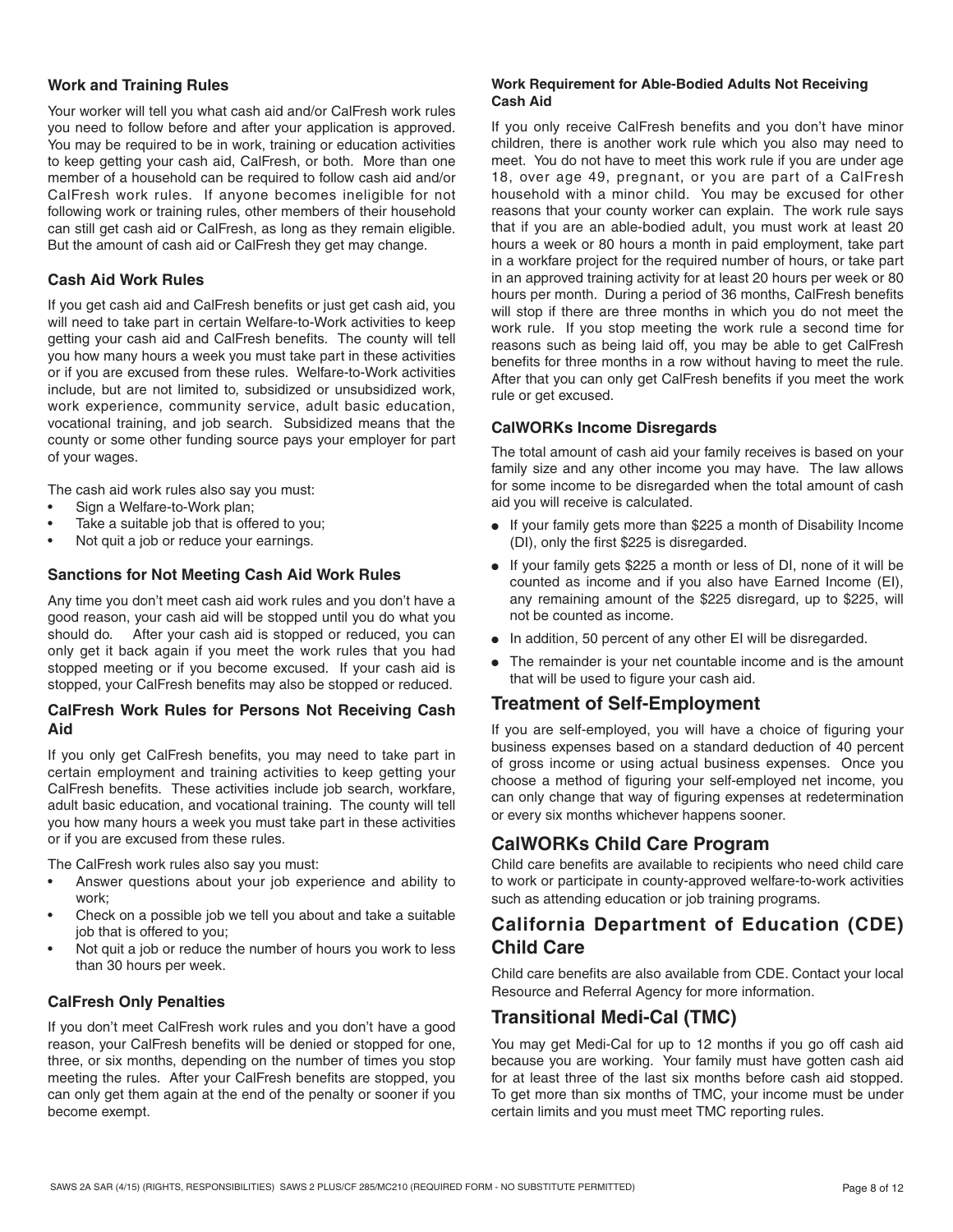# **OTHER IMPORTANT INFORMATION**

#### **CASH AID AND CALFRESH SEMI-ANNUAL REPORTING (SAR) HOUSEHOLDS Budgeting Rules**

 The amount of cash aid and/or CalFresh benefits you can get depends on your income and allowable expenses. You will get a your application and after every annual redetermination/ will be used for the next six months if you don't expect your Semi-Annual Eligibility Report (SAR 7) to fill out six months after recertification (RD/RC). On the SAR 7, you will need to report what income and expenses you had in the report month and any known changes you will have in the six months after you turn in your report. The report month will be on the top of your SAR 7. The income and expenses you have in the report month and any known changes will be used to figure the amount of cash aid and/or CalFresh benefits you can get for those six months. Information that you put on the SAR 7 about the report month income or expenses to change.

 aid and/or CalFresh benefit amount for each month of the For example, if you turn in a SAR 7 in March, you will report what income you had in February. You will also report any income changes you expect to have in April, May, June, July, August and September. If the income from February will stay the same, your cash aid and/or CalFresh benefits for April, May, June, July, August and September will be figured using that same income and expenses for each of those months. If your income and expenses will change, your worker will use the new income amounts you'll get in those months to figure your cash semi-annual period. This method is called prospective budgeting.

#### **CASH AID ANNUAL REPORTING (AR) CASES AND CALFRESH CHANGE REPORTING HOUSEHOLDS WITH A CALWORKS AR CASE Budgeting Rules**

 Annual Reporting (AR) households will also use prospective budgeting except you will not have a regular report form like the SAR 7 for SAR households. AR households will report on their annual RD/RC forms any income, expenses and property they have and any changes they are sure will happen in the next 12 months. The information you provide will be used to figure your cash aid and CalFresh benefits for the next 12 months. There are some things that you will have to report within 10 days of when they happen. The mandatory reporting rules for AR cases and CalFresh change reporting households with an AR case are on page 5 of this form.

#### **Property Limit CalWORKs:**

 There is a \$2250 limit on the value of the property (e.g. bank was a gift, donation or transfer from a family member. The accounts, stocks, etc.) that your family can own and be eligible to receive CalWORKs benefits. If someone in your family is at least 60 years of age or disabled the limit is \$3250. Your residence and furniture are not part of the limit. You can own a vehicle (for example a car, truck, van, motorcycle, etc.) as long as what it's worth minus what you owe is less than \$9,500. If it was given to you as a gift, a donation, or a family member transferred it to you, we do not count it. You will be asked to give the County proof from the Department of Motor Vehicles that it vehicle will not count if used by your family for certain special reasons. Ask your worker what those reasons are. Your worker can explain to you how to figure the value of any vehicle.

#### **CalFresh:**

 CalWORKs property limits (above) will apply. If you only get For recipients who get both cash aid and CalFresh benefits the CalFresh benefits, the property limit for households without an elderly or disabled member is \$2250. The property limit for households with at least one member who is age 60 or older or disabled is \$3250.

 The property limits may not apply if your household's gross income is not more than the CalFresh Income Reporting Threshold (IRT) for your household size. Your CalFresh IRT is 130 percent of the Federal Poverty Limit for your household size. The county will tell you the amount of your household's IRT.

# **CASH AID ONLY 48-Month Time Limit**

 cash aid when he/she has received cash aid for a total of 48 received from Tribal TANF or any other state counts toward the 48- month total. Only cash aid received on or after January 1, 1998 As of July 1, 2011 a parent or caretaker relative is not eligible for months. All cash aid received from CalWORKs and/or cash aid counts toward the 48-month total. There are exceptions to this time limit and the limit does not apply to children.

#### **Resources/Electronic Benefits Transfer (EBT)**

 will be considered an available resource and could make your Any balance remaining in the EBT account at the end of the month household ineligible for cash aid if your total countable resources are more than the allowable resource limits.

#### **Transfer of Assets Rule**

 of ineligibility. The period of ineligibility is figured by subtracting the dividing that amount by the need standard for the family. The amount is rounded down to the next lower whole number. Recipients can sell, exchange or change the form of their property holdings, if they get fair market value for the property (asset). If they do not get fair market value for the asset, the family will get a period amount received from the fair market value of the asset and then

#### **CALFRESH ONLY Utility Allowances**

 be given a Limited Utility Allowance (LUA) deduction. If you only You will be allowed a Standard Utility Allowance (SUA) deduction if you have heating and cooling costs. If you have utility costs other than heating or cooling, such as water, sewer and garbage, you will have a telephone cost, you will be given a Telephone Utility Allowance (TUA) deduction. The SUA, LUA and TUA are used to reduce your income, which helps you get more benefits.

#### **MEDI-CAL/34-COUNTY CMSP ONLY Spending Down Excess Property**

- • If you get or apply for Medi-Cal/34-County CMSP Only and by the last day of any month, including the month of you have more property than the rules allow, you may lower it application. For Medi-Cal you may spend your excess property in any manner you want. But you may not be eligible for nursing facility level of care for a period of time if you sell or give away any property for less than its worth, and you apply for or receive Medi-Cal nursing facility level of care within 30 months of the transfer.
- You may not be eligible for 34-County CMSP if you sell or give away any property for less than it is worth.

#### **Resources And Property**

- • All Medi-Cal benefits received after age 55 are subject to Recovery may not occur if the beneficiary is survived by a addition if recovery would cause an undue hardship for any recovery from a deceased Medi-Cal recipient's estate. However, recovery may not exceed the value of the estate. spouse. The state may not claim the proportionate share of an estate left to a minor child or a totally disabled adult child. In other heirs and that hardship can be demonstrated, recovery may be waived in full or in part.
- • If you are institutionalized and your home or former home is not exempt, the state may record a lien against your property to repay the cost of medical care covered by Medi-Cal.

#### **AVAILABLE SERVICES**

 **Women, Infants and Children (WIC) Supplemental Nutrition Program:** The WIC Program is only for pregnant and breast<br>feeding women, infants and children under age 5, who are at medical-nutritional risk. For more facts about WIC, call your local county health department or the phone number for "WIC" in the telephone book.

 **Voter Registration:** If you want to register to vote, ask your worker to send you a registration form. If you need help filling it out, ask your worker. You can mail the form yourself. Your eligibility for aid will not be affected whether or not you register. Your worker will not tell you how to vote.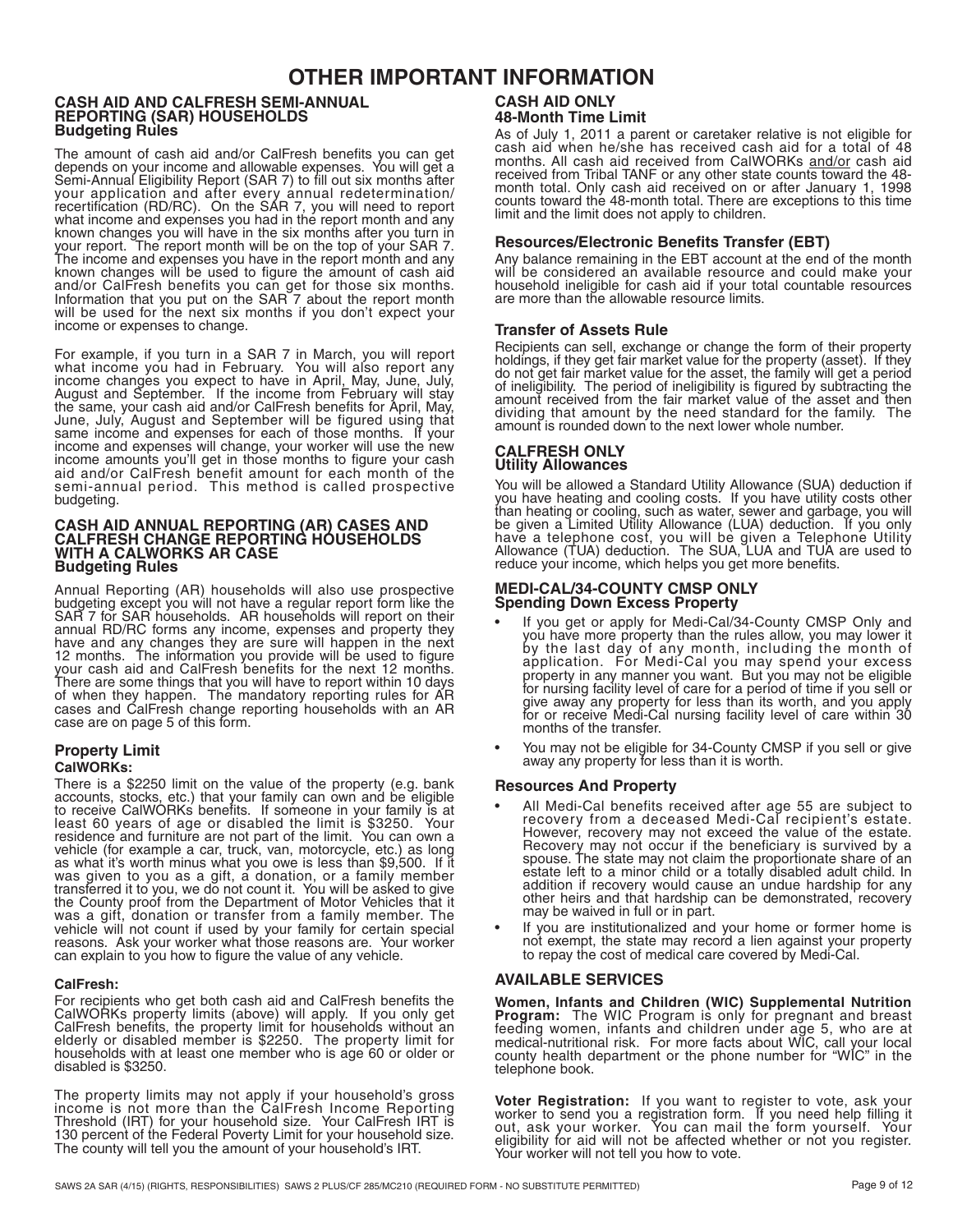# **PENALTY WARNINGS**

# **Disqualification Penalties Cash Aid and CalFresh**

 **Program Violation (IPV). Also, anyone who is accused of committing an IPV may agree to be disqualified by signing an Administrative Disqualification Consent Agreement or an Disqualification Hearing Waiver. Anyone who signs one of these documents gives up any hearing rights and accepts responsibility to repay any cash aid overpayment and/or Disqualification penalties start after a state hearing or court of law finds that the individual has committed an Intentional CalFresh overissuance.** 

# **Program Rules and Penalties**

 help someone else get benefits that they are not eligible for, or if I misuse my benefits (this is called trafficking). If I do this on I understand I am committing an intentional program violation which may also be a crime, if I give false or wrong information, or if I do not give all the information on purpose to try to get benefits (CalFresh, cash aid and Medi-Cal) that I am not eligible to get, or to purpose and get more than \$950 in benefits I was not eligible for, I can be charged with a felony.

## **In addition, I understand I must pay back any benefits I get that I was not eligible for or that I misused.**

| <b>Program Violations</b><br>For CalFresh: I understand I may have committed an<br>intentional program violation if I do any of the<br>following: |                                                                                                                                                                                                                                                      | <b>Penalties</b><br>I may lose CalFresh benefits:                                                                       |
|---------------------------------------------------------------------------------------------------------------------------------------------------|------------------------------------------------------------------------------------------------------------------------------------------------------------------------------------------------------------------------------------------------------|-------------------------------------------------------------------------------------------------------------------------|
|                                                                                                                                                   |                                                                                                                                                                                                                                                      | For one year for the first offense, two years for the second<br>$\bullet$<br>offense or forever                         |
| $\bullet$                                                                                                                                         | Use electronic benefit transfer (EBT) cards that belong<br>to someone else or let someone else use my card                                                                                                                                           | Be fined up to \$250,000, imprisoned (be sent to jail/prison)<br>$\bullet$<br>up to 20 years or both                    |
| $\bullet$                                                                                                                                         | Give false information about who I am or where I live                                                                                                                                                                                                |                                                                                                                         |
| $\bullet$                                                                                                                                         | Try to get dual benefits, for example, apply in two or<br>more different counties or states at the same time                                                                                                                                         |                                                                                                                         |
| $\bullet$                                                                                                                                         | Submit false documents for children or adult household<br>members who are not eligible or who do not exist                                                                                                                                           |                                                                                                                         |
| $\bullet$                                                                                                                                         | Violate conditions of my probation or parole                                                                                                                                                                                                         |                                                                                                                         |
| $\bullet$                                                                                                                                         | Flee after a felony conviction                                                                                                                                                                                                                       |                                                                                                                         |
| $\bullet$                                                                                                                                         | Trade, buy, sell, steal or give away CalFresh benefits or<br>EBT cards, or attempt to trade, buy, sell, steal or give<br>away CalFresh benefits or EBT cards                                                                                         |                                                                                                                         |
| $\bullet$                                                                                                                                         | Trade CalFresh benefits, or attempt to trade CalFresh<br>benefits for: cash; firearms; non-eligible goods,<br>tobacco, explosives, ammunition, controlled substances<br>such as drugs or alcohol                                                     |                                                                                                                         |
| $\bullet$                                                                                                                                         | Purchase (buy) a product with CalFresh benefits that<br>has a return deposit, intentionally (on purpose) throw<br>away the contents and return the container for the<br>deposit amount, or attempt to return the container for<br>the deposit amount |                                                                                                                         |
| $\bullet$                                                                                                                                         | Buy a product with CalFresh benefits and intentionally<br>resell it for cash or anything other than eligible food                                                                                                                                    |                                                                                                                         |
| For cash aid: I understand I may have committed an<br>intentional program violation and I may lose benefits if<br>I do any of the following:      |                                                                                                                                                                                                                                                      | I may lose cash aid benefits:<br>$\bullet$<br>For six months, one year, two years, four years, five years<br>or forever |
|                                                                                                                                                   | Give false information about who I am or where I live                                                                                                                                                                                                | $\bullet$<br>And be fined up to \$10,000 and/or sent to jail/prison for up                                              |
| $\bullet$                                                                                                                                         | Try to get dual benefits, for example, apply in two or<br>more different counties or states at the same time                                                                                                                                         | to five years                                                                                                           |
| $\bullet$                                                                                                                                         | Submit false documents for children or adult household<br>members who are not eligible or who do not exist                                                                                                                                           |                                                                                                                         |
| $\bullet$                                                                                                                                         | Violate conditions of my probation or parole                                                                                                                                                                                                         |                                                                                                                         |
| $\bullet$                                                                                                                                         | Flee after a felony conviction                                                                                                                                                                                                                       |                                                                                                                         |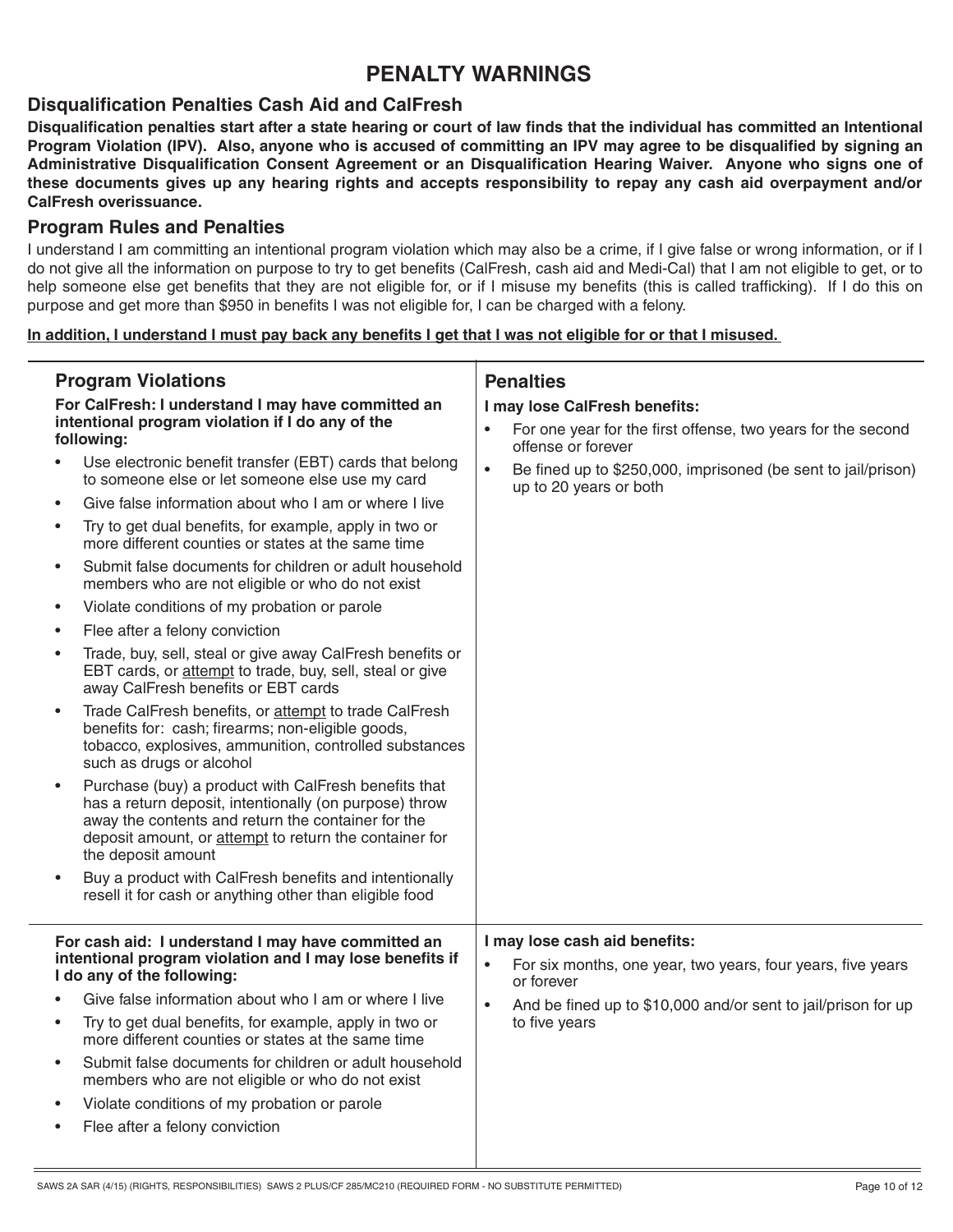| <b>APPLICANT/RECIPIENT CERTIFICATION</b>                                                                                                                                                                                                                                                                                                                                                                                                                                                                                                                                                                                                  | <b>ELIGIBILITY WORKER'S CERTIFICATION</b>                                                                                                                                                                                                                                                                                                                                                                                                                                                                                      |  |  |  |
|-------------------------------------------------------------------------------------------------------------------------------------------------------------------------------------------------------------------------------------------------------------------------------------------------------------------------------------------------------------------------------------------------------------------------------------------------------------------------------------------------------------------------------------------------------------------------------------------------------------------------------------------|--------------------------------------------------------------------------------------------------------------------------------------------------------------------------------------------------------------------------------------------------------------------------------------------------------------------------------------------------------------------------------------------------------------------------------------------------------------------------------------------------------------------------------|--|--|--|
| I understand that one of the intended purposes for<br>the cash aid is to help meet the basic needs of my<br>family, including housing, food, clothing.<br>I understand my rights and responsibilities and agree<br>to comply with my responsibilities.<br>I also understand the penalties for giving incomplete<br>or wrong facts, or for failing to report facts or<br>situations that may affect my eligibility or benefit level<br>for cash aid or CalFresh, and/or my<br>Medi-Cal/34-County CMSP share of cost.<br>I certify I was given a copy of The Rights,<br>Responsibilities, and Other Important Information<br>(SAWS 2A SAR). | I certify that the applicant/recipient appears to<br>understand:<br>his/her rights and responsibilities and<br>the penalties for giving incomplete or wrong facts, or for<br>$\bullet$<br>failing to report facts or situations that may affect his/her<br>eligibility or benefit level for cash aid or CalFresh, and/or<br>share of cost for Medi-Cal/34-County CMSP<br>I also certify that the applicant/recipient was given a<br>copy of:<br>The Rights, Responsibilities, and Other Important<br>Information (SAWS 2A SAR) |  |  |  |
| I also certify that, if I applied for or get cash aid, I got<br>a copy of the following:<br>Welfare to Work Informing Notice (WTW 5)                                                                                                                                                                                                                                                                                                                                                                                                                                                                                                      | For cash aid:<br>$\bullet$<br>Welfare to Work Informing Notice (WTW 5)                                                                                                                                                                                                                                                                                                                                                                                                                                                         |  |  |  |
| (APPLICANT/RECIPIENT'S INITIALS)<br>I also certify that if I applied for Medi-Cal/34-County<br>CMSP, I got a copy of the MC 219 /CMSP 219 and its<br>contents were explained to me.                                                                                                                                                                                                                                                                                                                                                                                                                                                       | For Medi-Cal/34-County CMSP: the MC 219/CMSP 219<br>and that its contents were explained to him/her.                                                                                                                                                                                                                                                                                                                                                                                                                           |  |  |  |
| Signature (Parent or Caretaker Relative, CalFresh Household Member or Authorized Representative, Medi-Cal/34-County CMSP Applicant/Beneficiary)<br>Date                                                                                                                                                                                                                                                                                                                                                                                                                                                                                   |                                                                                                                                                                                                                                                                                                                                                                                                                                                                                                                                |  |  |  |
| Objective Andrew Depart Librarie that Hence Deptatoral Department Deptator                                                                                                                                                                                                                                                                                                                                                                                                                                                                                                                                                                | $D - 1 -$                                                                                                                                                                                                                                                                                                                                                                                                                                                                                                                      |  |  |  |

| Signature (Other Parent Living in the Home, Registered Domestic Partner) | Witness, if You Signed With An "X" | Date |
|--------------------------------------------------------------------------|------------------------------------|------|
| <b>Eligibility Worker's Signature</b>                                    | Eligibility Worker's Number        | Date |